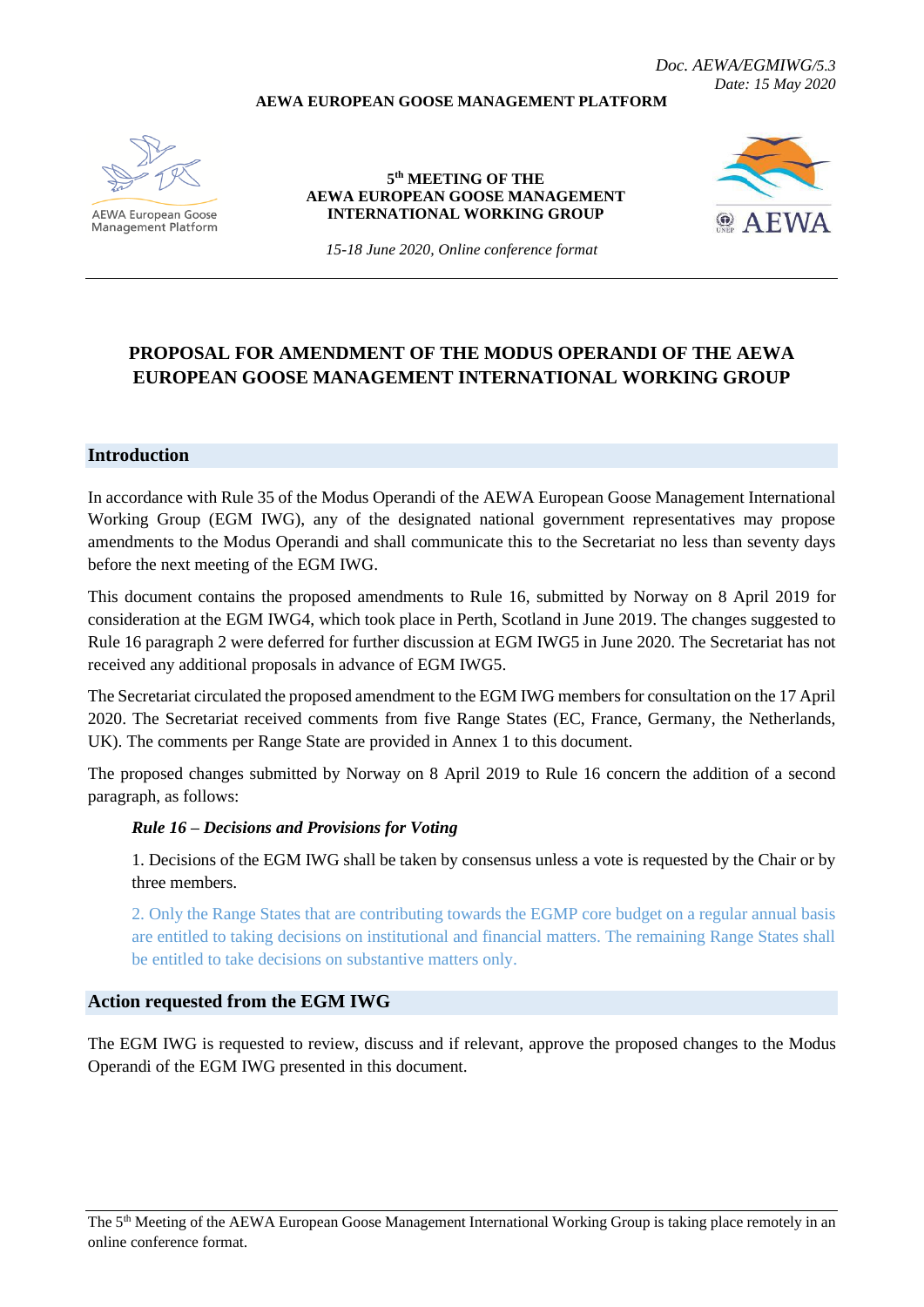# **MODUS OPERANDI OF THE AEWA EUROPEAN GOOSE MANAGEMENT**  INTERNATIONAL WORKING GROUP<sup>1</sup> INCLUDING THE PROPOSALS FOR **AMENDMENT**

# *PURPOSE*

# **Rule 1**

The inter-governmental AEWA European Goose Management International Working Group (hereinafter referred to as EGM IWG) is constituted to serve as the coordinating and decision-making body of the AEWA European Goose Management Platform established under the auspices of the African-Eurasian Migratory Waterbird Agreement (AEWA), following AEWA Resolution 6.4, with the goal to ensure the conservation and sustainable use, as well as the favourable conservation status of the migratory goose species and populations to which it applies. The European Goose Management Platform operates in line with existing international obligations and the pertinent legislative frameworks and regulations, as relevant in each range state, including AEWA, the Bern Convention and the EU Birds Directive for the range states to which these apply. The EGM IWG works closely with the UNEP/AEWA Secretariat to ensure consistency and coherence with the legal provisions and work of the Agreement.

# *ROLE*

# **Rule 2**

The role of the EGM IWG is to:

- 1. coordinate and ensure the implementation of the AEWA International Species Action and Management Plans approved by the AEWA Meeting of the Parties which fall under its remit;
- 2. stimulate and support Range States in the implementation of these International Action and Management Plans;
- 3. monitor and report on the implementation and the effectiveness of these Action and Management Plans

<sup>&</sup>lt;sup>1</sup> As adopted by the 4<sup>th</sup> Meeting of the AEWA European Goose Management International Working Group on 18-20 June 2019 in Perth, Scotland.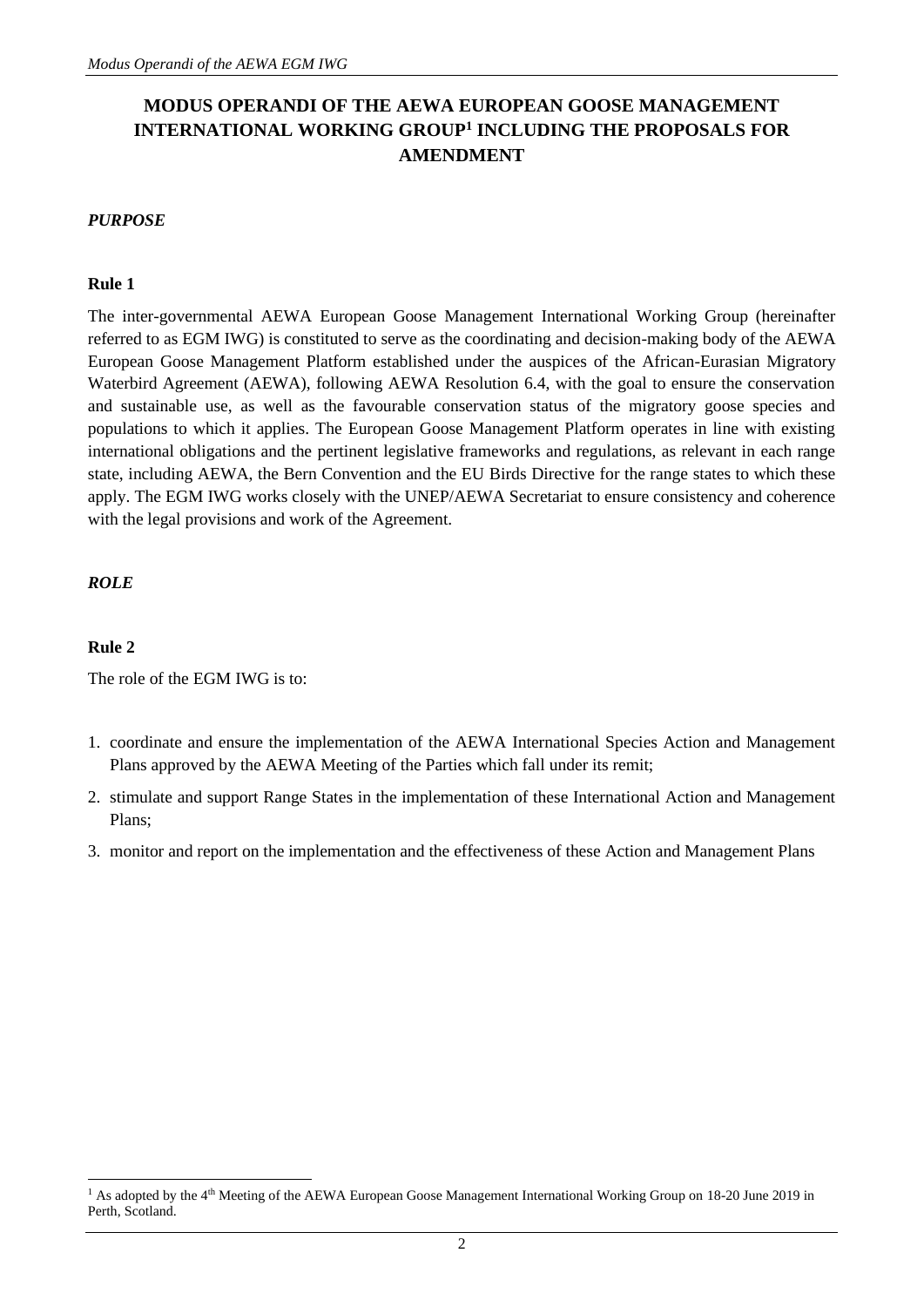# *REMIT*

# **Rule 3 – Species/Population Coverage**

- 1. The EGM IWG serves as the coordinating and decision-making body for the implementation of the:
	- AEWA International Single Species Management Plan for the Svalbard Population of the Pink-footed Goose (*Anser brachyrhynchus*);
	- AEWA International Single Species Action Plan for the Conservation of the Taiga Bean Goose (*Anser f. fabalis*);
	- AEWA International Single Species Management Plan for the Barnacle Goose (*Branta leucopsis*);
	- AEWA International Single Species Management Plan for the Northwest/Southwest European population of the Greylag Goose (*Anser anser*).
- 2. Further AEWA International Species Management Plans, as well as such AEWA International Species Action Plans which contain provisions for adaptive flyway management, for migratory goose species/populations within the Western Palearctic may also be included within the remit of this Working Group, following their adoption by the AEWA Meeting of the Parties.

# **Rule 4 – Tasks**

The EGM IWG will:

- set priorities for action and take decisions regarding the conservation and sustainable use of the species/populations covered;
- coordinate the overall international implementation of activities;
- secure funds and other resources for implementation, as decided by its members;
- ensure regular and thorough monitoring of the species/populations which fall under its remit, to the best ability of each Range State, including the timely annual provision of necessary national data to the International Data Centre as per the requirements and timetables established under the EGM IWG;
- regularly monitor the effectiveness of implementation of the AEWA International Species Management and Action Plans under its remit and take appropriate action according to the findings of this monitoring; and
- provide for the update of the AEWA International Species Management and Action Plans under its remit, as required.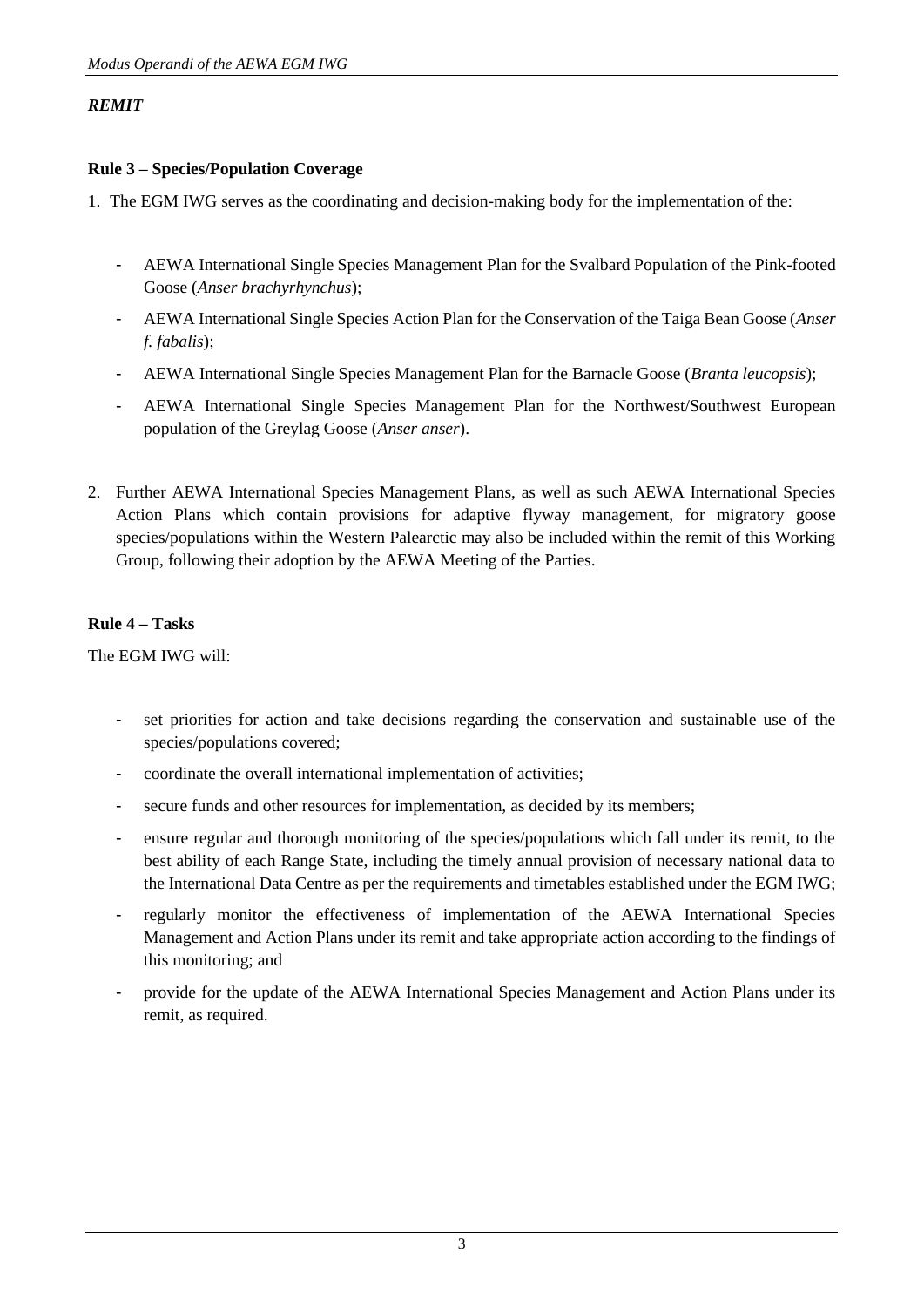# *MEMBERSHIP*

#### **Rule 5 – Range States**

Membership to the EGM IWG will encompass those Range States regularly supporting the species/populations as per the remit above: *Belarus, Belgium, Denmark, Estonia, Finland, France, Germany, Iceland, Ireland, Latvia, Lithuania, Netherlands, Norway, Poland, Russia, Spain, Sweden, Ukraine, UK, as well as the European Union.*

# **Rule 6 – Range State Representatives**

1. The EGM IWG will comprise:

- a maximum of two designated representatives of national state authorities relevant to the implementation of AEWA; and
- a maximum of two representatives of national scientific or expert institutions and organisations as invited to the national delegations by the state authorities of the respective Range State;
- a maximum of two representatives from the European Union, represented by the European Commission.
- 2. Designations of national government and expert representatives will be requested from the AEWA National Focal/Contact Points by the UNEP/AEWA Secretariat. Possible changes in the national representation to the EGM IWG following the initial designation shall be communicated to the UNEP/AEWA Secretariat as soon as possible via email.

#### **Rule 7 – Permanent Observer Organizations**

- 1. In addition, relevant specialised international inter-governmental and non-governmental organisations may, in consultation with the UNEP/AEWA Secretariat, be invited by the Chair to participate in the EGM IWG as permanent observers, subject to confirmation by a meeting of the EGM IWG.
- 2. The Chair of the AEWA Technical Committee will also be invited to join the EGM IWG as a permanent observer by the Chair of the EGM IWG.
- 3. The admittance of permanent observers to the EGM IWG by the Range States will take place at the first meeting of the EGM IWG where the observer in question will be in attendance.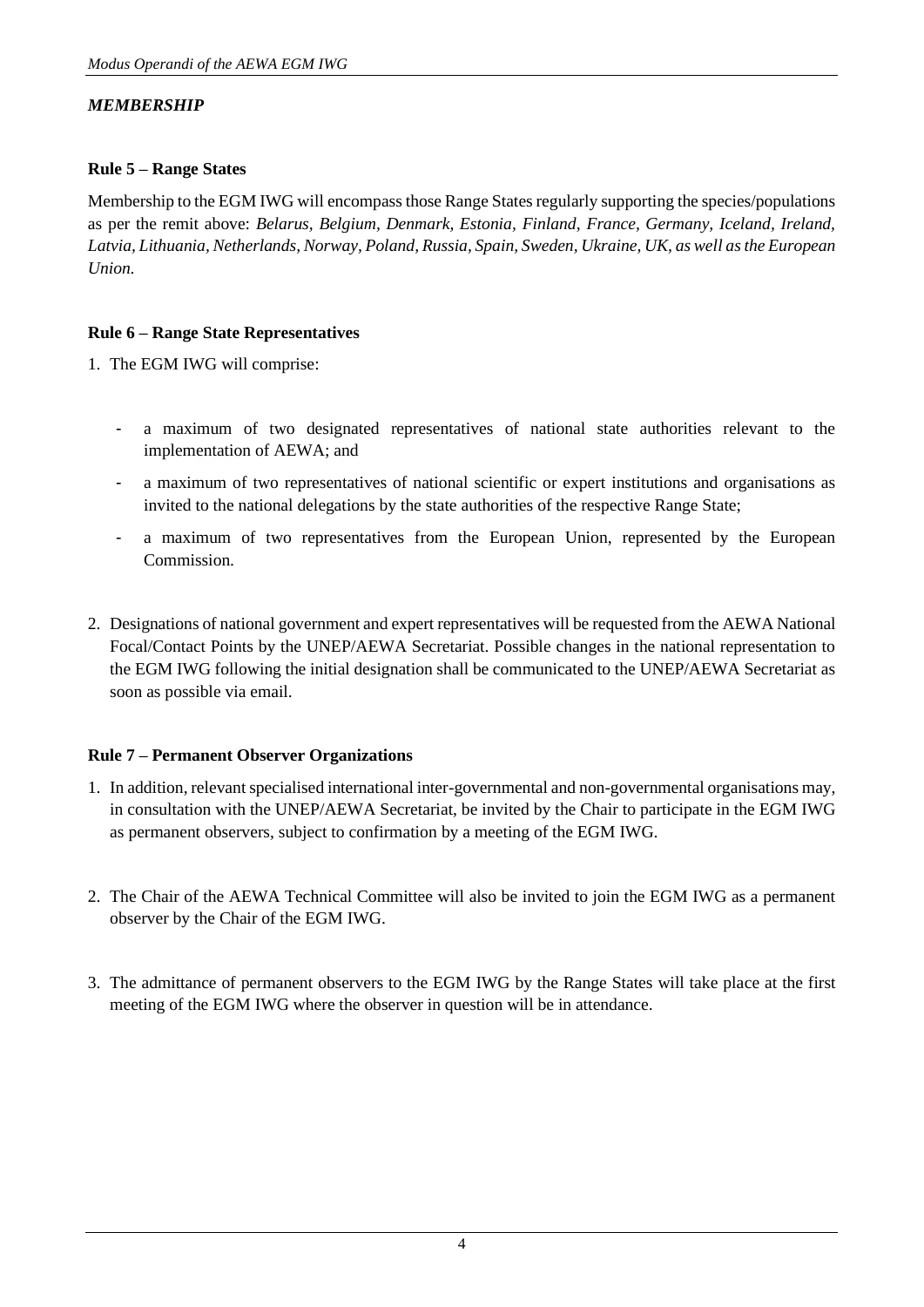# *MEETING ATTENDANCE*

#### **Rule 8 – EGM IWG Members**

Meeting attendance will be open to the designated representatives and admitted permanent observers as outlined above under Rules 5-7, as well as representatives from the UNEP/AEWA Secretariat and the International Data Centre.

#### **Rule 9 – National delegations**

- 1. In addition, the designated government representatives may choose to include additional national representatives in their national delegations to the meetings of the EGM IWG. The national delegations to each EGM IWG meeting shall, however, be limited to a maximum number of five participants per country. Additional representatives shall be communicated as part of the respective national delegation to the UNEP/AEWA Secretariat in advance of the meeting.
- 2. For those countries eligible to receive financial support under the EGM IWG for meeting attendance, only up to two representatives per country can be funded.
- 3. An exception to the rule regarding the size of national delegations shall be made in the case of a host country, whereby the designated government representative in the EGM IWG of the host country will have the right to invite additional national organizations as observers to the meeting as part of their national delegation, bearing in mind that any additional costs related to such observers shall be carried by the host country and cannot be covered by the EGM IWG budget.

#### **Rule 10 – Permanent Observer Organisations**

The participation of permanent observer organisations to the meetings of the EGM IWG will be limited to one representative per organisation.

#### **Rule 11 – Additional Individual Experts**

In addition, the EGM IWG Chair may, in consultation with the UNEP/AEWA Secretariat, invite additional individual experts as observers to meetings of the EGM IWG, to contribute to specific agenda items. Should such experts hail from one of the Range States of the EGM IWG, the Secretariat will consult with the designated government representative(s) prior to the issuance of the invitation. Such additional observers will be admitted by the IWG members during the opening of the specific meeting they have been invited to attend.

#### *MEETINGS*

#### **Rule 12 – Timing and Language**

Unless the EGM IWG decides otherwise, meetings of the EGM IWG shall be convened by the UNEP/AEWA Secretariat annually. The meetings will be conducted in English only.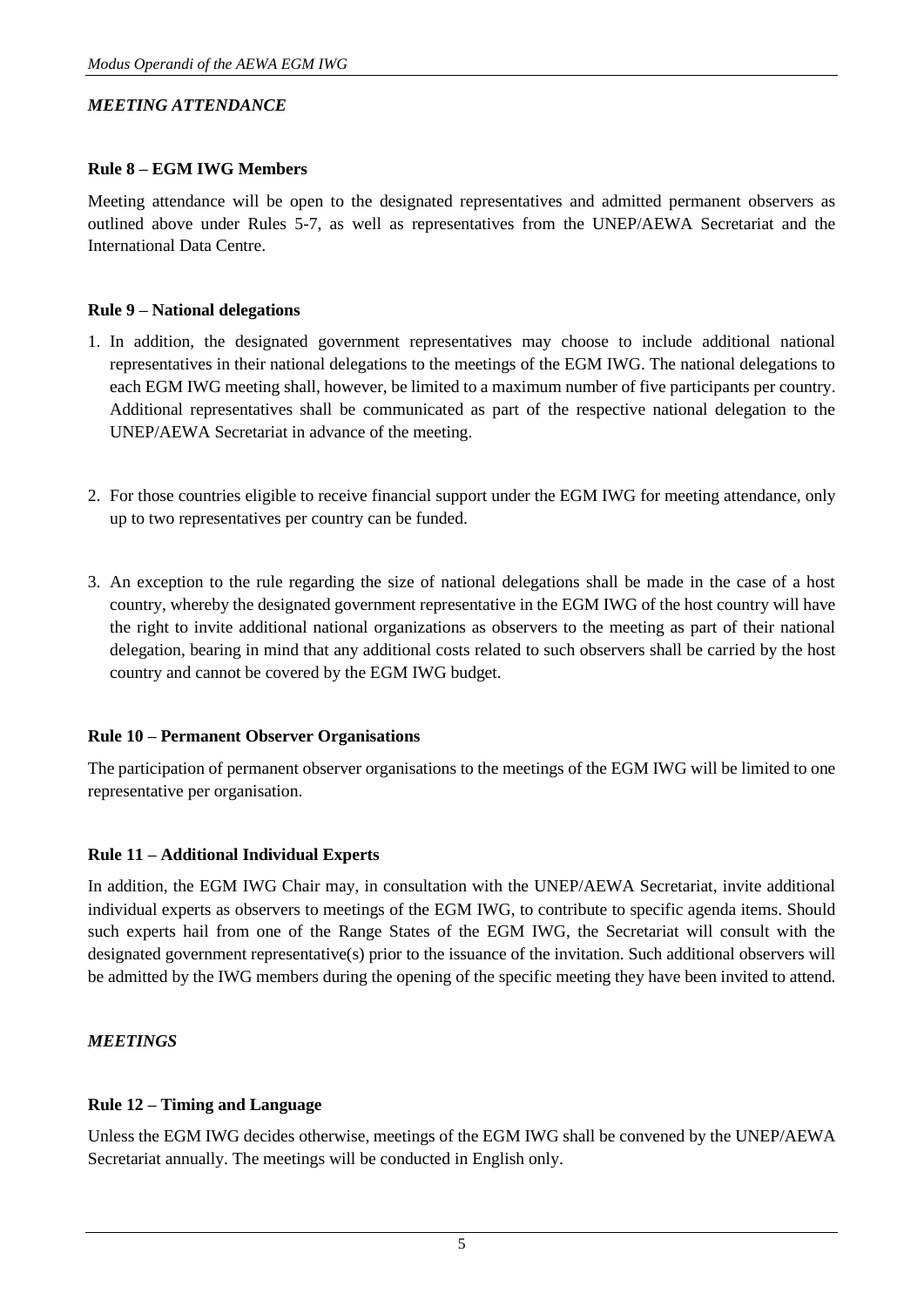# **Rule 13 – Venue**

The meeting venue shall be at the seat of the UNEP/AEWA Secretariat at the United Nations Campus in Bonn, Germany, unless a voluntary host country is found amongst the EGM IWG Range States.

# **Rule 14 – Notice of Meetings**

Notice of meetings, including date and venue, shall be sent to all EGM IWG members by the UNEP/AEWA Secretariat at least 90 days in advance.

# **Rule 15 – Quorums**

- 1. A quorum for general decisions shall consist of half of the Range States in the EGM IWG which have confirmed their participation in the European Goose Management Platform.
- 2. A quorum for decisions to be taken regarding the implementation of activities under an AEWA International Species Management or Action Plan shall consist of half of the Range States to the respective Plan which have confirmed their participation in the European Goose Management Platform.
- 3. A quorum for decisions to be taken regarding the implementation actions within defined populations or management units of an AEWA International Species Management or Action Plan shall consist of half of the Range States to the respective population or management unit which have confirmed their participation in the European Goose Management Platform;
- 4. No decision shall be taken at a meeting in the absence of a quorum.

#### **Rule 16 – Decisions and Provisions for Voting**

1. Decisions of the EGM IWG shall be taken by consensus unless a vote is requested by the Chair or by three members.

#### **Rule 17**

- 1. Decisions of the EGM IWG by voting (pursuant to Rule 16) shall be passed by a simple majority vote of the members present and voting. In the case of a tie, the motions shall be considered as rejected.
- 2. Decisions on changes to the Modus Operandi may only be taken at meetings of the EGM IWG. In the case of voting, a qualified majority (75%) of the members present and voting is necessary to adopt the proposed changes.

#### **Rule 18**

Only the designated government representatives of the EGM IWG Range States shall exercise voting rights. In his or her absence he or she may name an Alternate from amongst the other members of the national delegation to act in his or her place. The Alternate shall be communicated to the Chair and to the UNEP/AEWA Secretariat.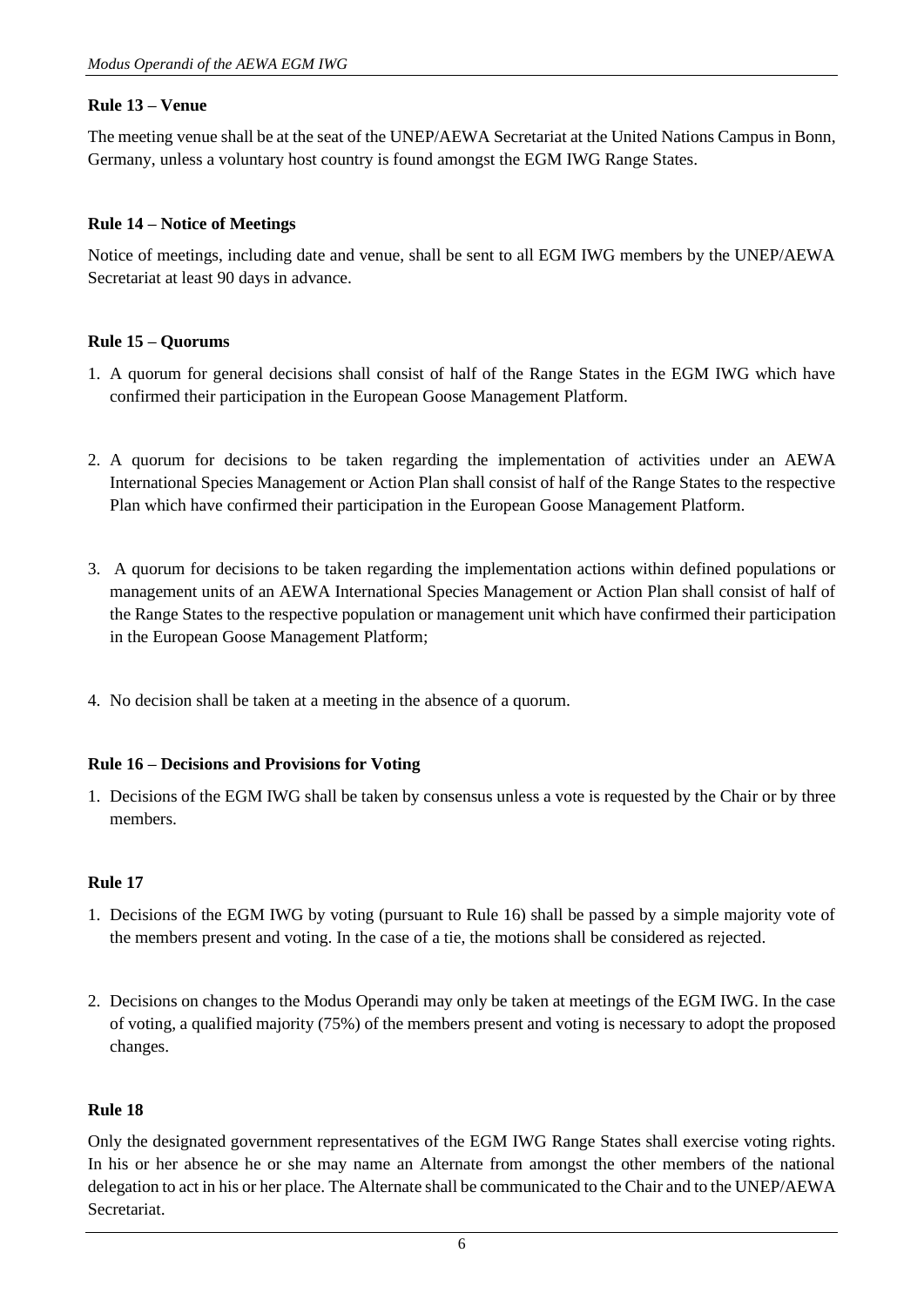# **Rule 19**

Where two representatives of national state authorities have been designated for one Range State, these shall coordinate amongst themselves and inform the Chair and the UNEP/AEWA Secretariat which representative will be carrying out the vote for the Range State in question.

# **Rule 20 – Decisions between meetings**

- 1. At the discretion of the Chair, in consultation with the UNEP/AEWA Secretariat, EGM IWG business including voting – may be conducted between regularly scheduled meetings as necessary by email or via conference call, with any actions recorded in the minutes of the next regularly scheduled meeting.
- 2. For any such decisions between meetings conducted by the remote means listed above, the same quorum and voting principles apply as outlined above in Rules 15-19.

# **Rule 21 – Meeting Record**

A summary record of each meeting shall be prepared by the UNEP/AEWA Secretariat as soon as possible and shall be communicated to all the members of the EGM IWG.

# **Rule 22 – Meeting Documents**

The documents for each meeting of the EGM IWG will be made available in English language only and shall be distributed to its members by the UNEP/AEWA Secretariat at least 30 days before the opening of the meeting, with the exception of annual assessment reports on adaptive harvest management, which shall be distributed at least two weeks before the opening of the meeting. At the discretion of the Chair, documents may be accepted after this deadline, but not later than one week before the meeting. Typically, documents will be distributed electronically.

# *STRUCTURE and OFFICERS*

#### **Rule 23 – Chair**

The EGM IWG Range States shall, amongst themselves elect a Chair country, represented by its designated national government representative to the Working Group. The term for the Chairmanship shall last for two consecutive years, with the elected Range State chairing two consecutive meetings of the EGM IWG. The Chair country shall thus be elected at the end of every second meeting of the EGM IWG, and the newly elected Chair shall assume their functions upon election. A country cannot serve as a Chair for two consecutive terms.

#### **Rule 24**

The Chair shall preside at the meetings of the EGM IWG, approve the provisional agenda prepared by the UNEP/AEWA Secretariat for circulation and liaise with the members between meetings of the EGM IWG as necessary. The Chair may represent the EGM IWG as required within the limits of the EGM IWG mandate and shall carry out such other functions as may be entrusted to him/her by the EGM IWG.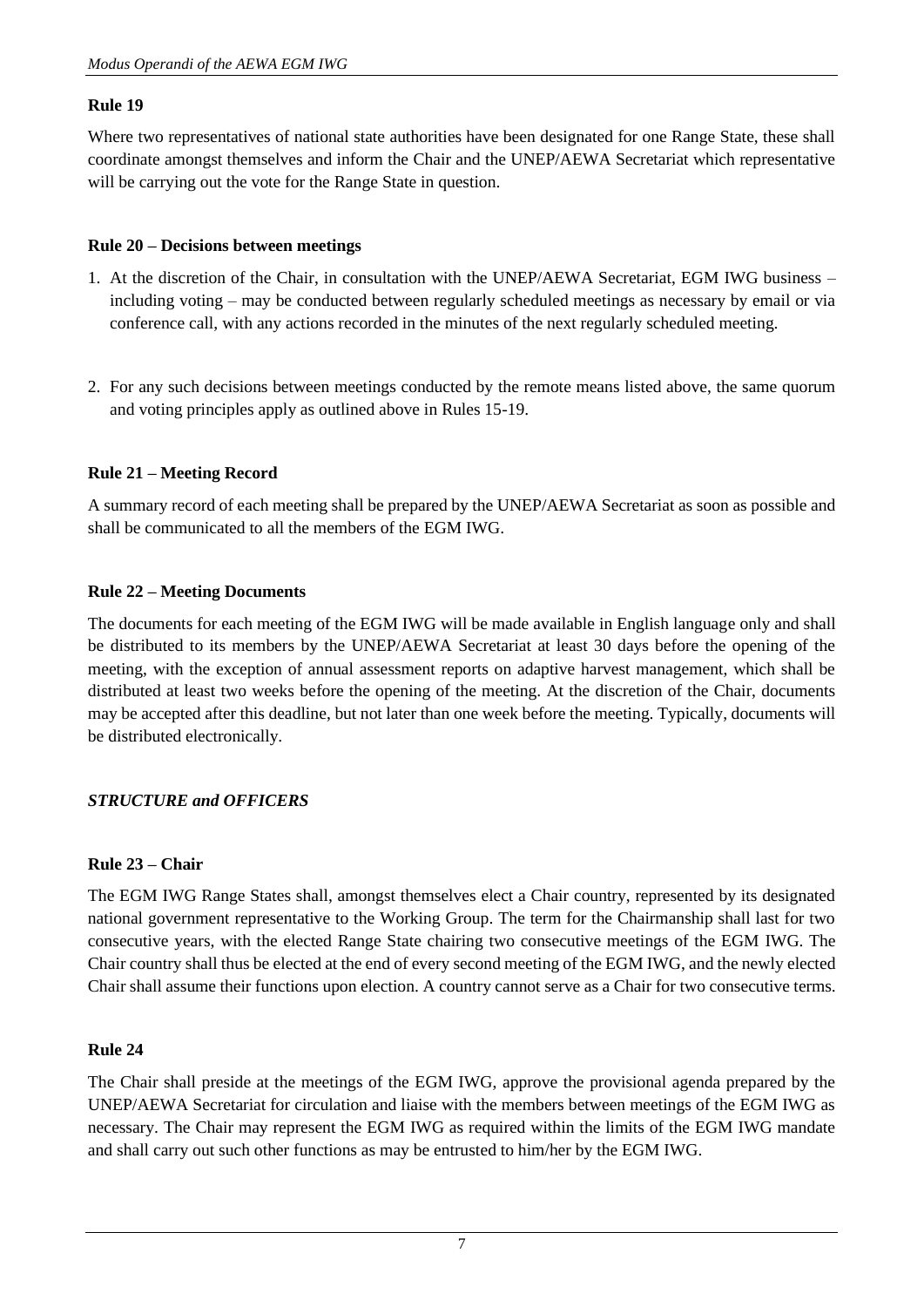# **Rule 25**

If, in an election, there is no consensus regarding the proposed Chair country, the proposed Range State which obtains the overall majority will be elected as Chair. If no proposed candidate obtains an overall majority in the first ballot, a second ballot shall be taken, restricted to the two candidates obtaining the largest number of votes. If the votes are equally divided in the second ballot, the presiding officer shall decide between the candidates by drawing lots.

# **Rule 26 – UNEP/AEWA Secretariat**

The UNEP/AEWA Secretariat will be in charge of servicing the EGM IWG and a dedicated Coordinator situated at the Secretariat will facilitate the day-to-day operations of the EGM IWG in close cooperation with the Chair and the International Data Centre.

#### **Rule 27 – International Data Centre**

The necessary scientific analysis, assessments and subsequent proposals for conservation and management options will be provided by the International Data Centre of the European Goose Management Platform.

#### **Rule 28 – National Focal Points**

The designated representatives of the national state authorities from the Range States will act as National Focal Points for the EGM IWG and will be the main contact persons for the elected Chair and the UNEP/AEWA Secretariat.

The designated representatives of national state authorities will further coordinate the implementation of national activities as agreed in the EGM IWG and carry out national consultations as appropriate prior to the meetings of the EGM IWG to allow for decisions to be taken at the meetings.

# *TASK FORCES*

#### **Rule 29**

The EGM IWG may establish species and/or thematic Task Forces as may be necessary to deal with the preparation and coordination of decision papers and background documents for the EGM IWG as well as to deal with other specific tasks. The EGM IWG shall define the terms of reference and composition of each Task Force.

#### **Rule 30**

In so far as they are applicable, these Rules shall apply *mutatis mutandis* to the proceedings of the established Task Forces.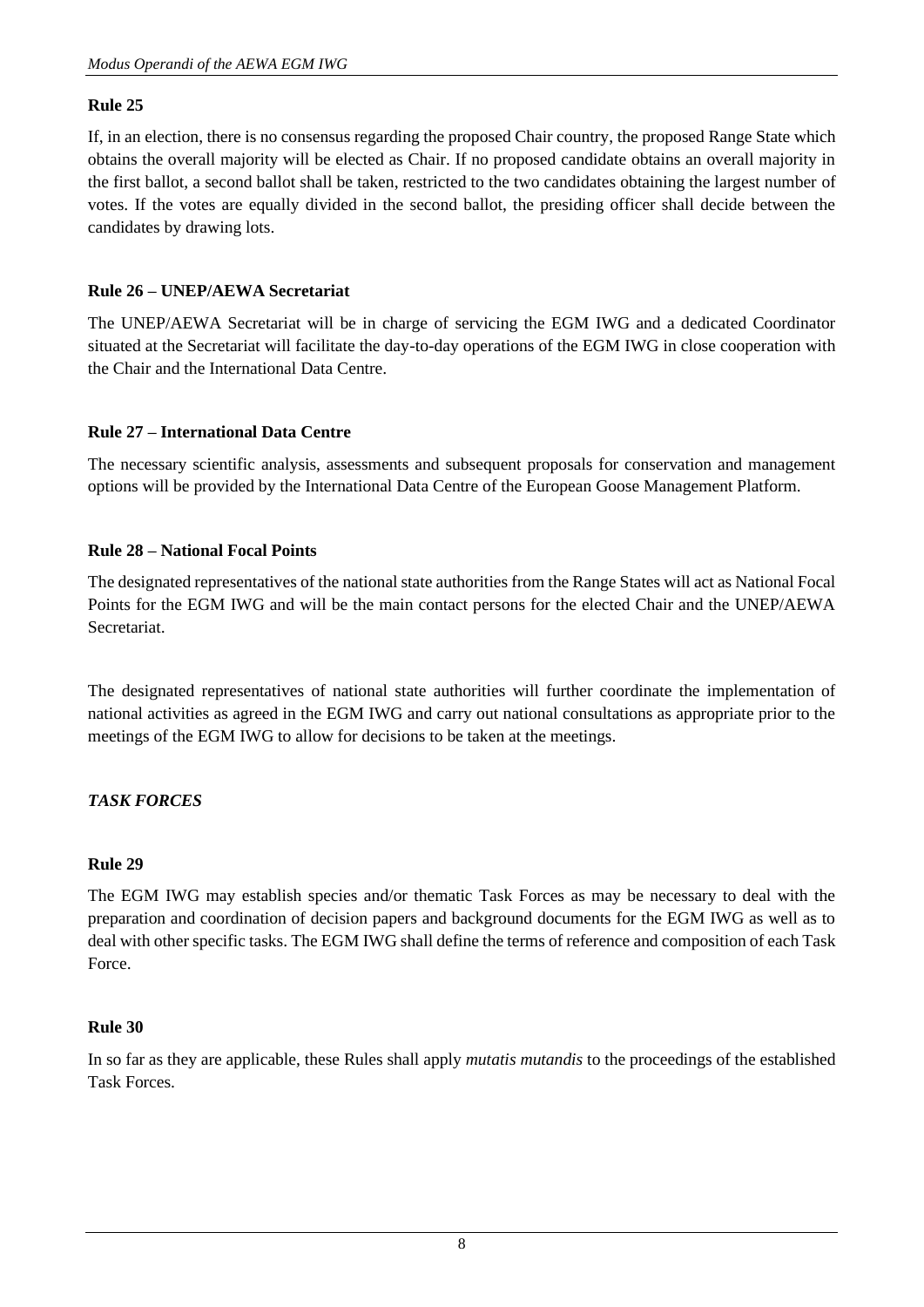# *FINANCING*

# **Rule 31**

The annual running costs for the European Goose Management Platform, including for the EGM IWG, will be provided by the Range States to the Platform as decided by the EGM IWG.

# *REPORTING*

# **Rule 32 – Reporting to EGM IWG Meetings**

In addition to the timely provision of the required national data as outlined under Rule 4, reports on the implementation of the AEWA International Species Management and Action Plans within the remit of the EGM IWG and on other agreed tasks and decisions taken by the EGM IWG, shall be prepared by each Range State according to a format agreed by the EGM IWG and presented at each face-to-face meeting of the EGM IWG.

# **Rule 33 – Reporting to the AEWA Governing Bodies**

In addition, reports will be produced according to a standard format with contributions from all Range States and submitted for inclusion into the general International Review on the Stage of Preparation and Implementation of Single Species Action Plans to the AEWA Meeting of the Parties. Range States will also be requested to provide information to feed into other reporting processes required by the AEWA governing **bodies** 

#### *FINAL PROVISIONS*

#### **Rule 34 – Modus operandi**

This Modus Operandi shall be applied at the first meeting of the EGM IWG following its approval by the EGM IWG.

#### **Rule 35 – Changes to the Modus Operandi**

This Modus Operandi may be amended by the EGM IWG, as required, in accordance with the provisions of the African-Eurasian Migratory Waterbird Agreement and decisions of its governing bodies. Proposals for changes to the Modus Operandi can be submitted to the UNEP/AEWA Secretariat by any of the designated national government representatives 70 days before the next meeting of the EGM IWG. The proposed changes shall then be circulated to the EGM IWG members by the UNEP/AEWA Secretariat 60 days before the meeting.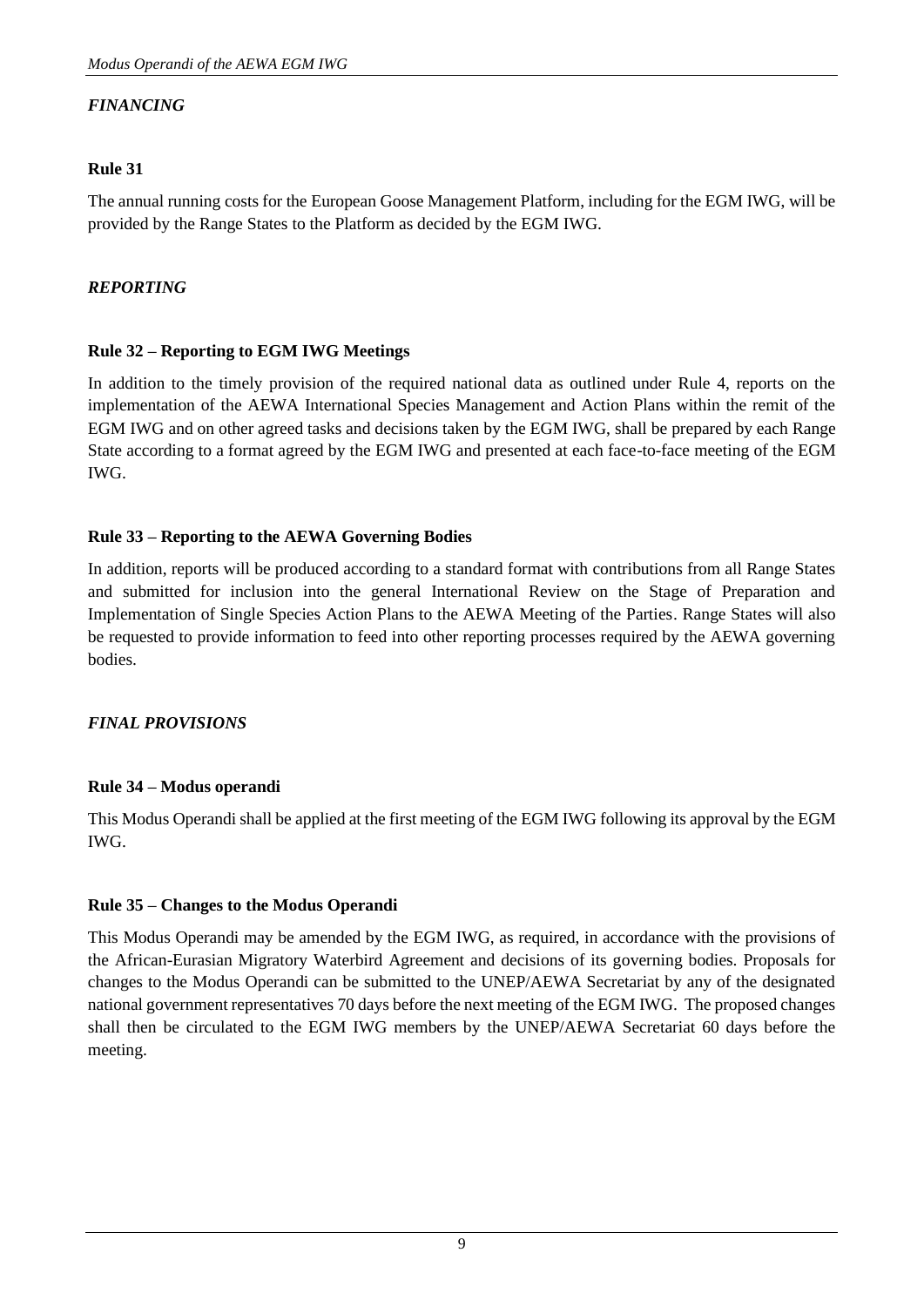# **ANNEX 1**

# **Comments from Range States on the Proposed Amendments to the EGM IWG Modus Operandi**

#### **EC**

Thank you for consulting us on the proposed change to the Modus operandi for the EGMP. As I indicated when this matter was raised at last year's meeting, we do not support this proposal. If AEWA wants all range states, including the EU, to be involved in this process then there should be no differential approach to range states, based on their contributions to the process. We also do not agree to changing the rules of operating this initiative while it is underway. We will convey this position to those MS who have asked for the Commission views on the matter.

#### **France**

As already stated at the 4th EGMP-IWC meeting in Perth last year, France strongly supports the proposed amendments to Rule 16, submitted by Norway.

#### **Germany**

We reiterate our position we had already voiced during EGM IWG4 and which was shared by the EU and Iceland as well. **Germany continues to oppose** the proposed change as well as its redrafted version for a variety of reasons:

#### **1. The change would contradict the voluntary approach of the EGMP**

The EGMP works on the basis of voluntary contributions and is obviously not a treaty with binding financial obligations. The proposed change would be completely contradictory to this chosen approach and essentially turn it into an obligatory one by linking membership rights to financial contributions. There are good reasons why the EGMP was established as a platform working on the basis of voluntary contributions and not as e.g. a Protocol under AEWA. If this fundamental change of working together was to be adopted for a voluntary platform, Germany would be much less willing to establish voluntary initiatives or platforms under AEWA in the future.

#### **2. Issue with budgetary law**

Additionally, the proposed change could lead to legal problems in terms of budgetary principles under German law, possibly prohibiting Germany to finance voluntary contributions where they are tied to conditions. Subject to a more detailed assessment of this issue, the adoption of the proposed change could prompt severe consequences for Germany.

#### **3. Lack of legal definitions**

The proposed change and its redraft lack legal definitions and leave too much room for interpretation. It remains unclear what most of the used terminologies are referring to:

- "*core budget*": Which contributions are covered exactly? Germany's project contributions of the past are apparently not deemed to be part of the core budget, which seems arbitrary.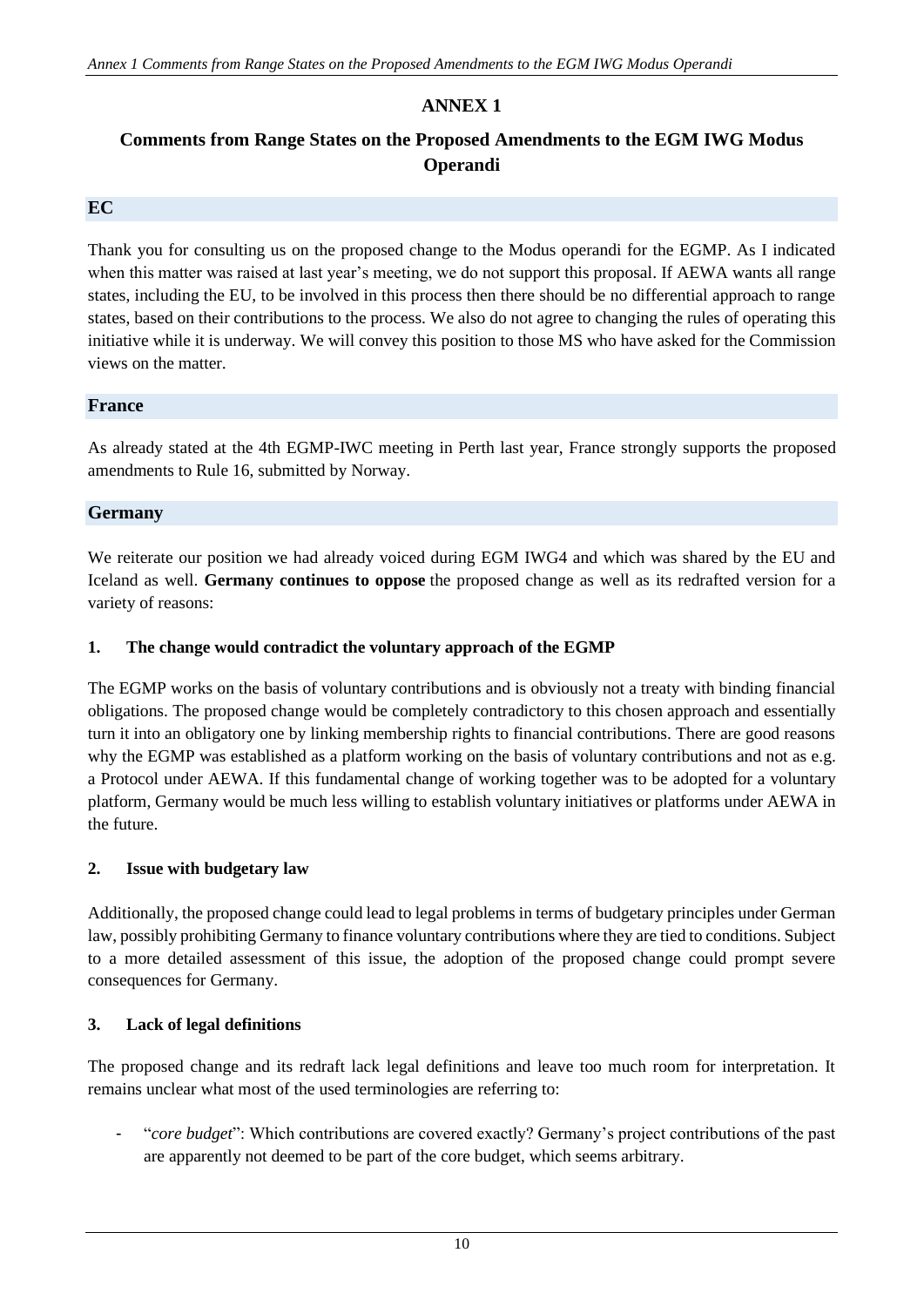- "*institutional matters*" and "*substantive matters*": What are the definitions? What happens in cases where both matters are equally affected? What procedure applies for the categorisation in cases of doubt?
- "*financial matters*": How will this be handled practically, considering that all matters require financing?
- "*contributions* […] *ideally matching the established scale of contributions*" (see redraft): Will this requirement be met even if the extent is significantly below the "*established scale of contributions*"?
- "*EGMP Secretariat*" (see redraft): The core budget is being defined as "*the EGMP Secretariat and Data Centre*". An EGMP Secretariat does not exist. The only existing secretariat in this context is the UNEP/AEWA Secretariat.

There is no guidance within the Modus Operandi itself or the AEWA Agreement whatsoever since the proposed terminology is not found anywhere else.

In terms of procedural law, the **proposal can only be adopted by consensus**. The EGMP is a platform established under the framework of AEWA. According to Rule 1 Modus Operandi the EGMP "operates in *line with existing international obligations and the pertinent legislative frameworks and regulations* […] *including AEWA* […]. *The EGM IWG works closely with the UNEP/AEWA Secretariat to ensure consistency and coherence with the legal provisions and work of the Agreement. "*. Hence, the EGM IWG must act within the legal limits of the AEWA Agreement. Article 5 (2) b) of the AEWA Agreement clearly states: *"Decisions relating to the budget* [*...*] *shall be adopted by the Meeting of the Parties by consensus."*. While the EGMP budget is voluntary in nature, the change of the Modus Operandi would effectively establish legal consequences/sanctions for those voluntary contributions, and therefore changes the voluntary nature of the contributions. They become binding in the sense that a Party must pay if they want full Party rights. As a consequence, for Germany this becomes a budgetary decision with legal consequences that must be treated in the same manner as budgetary decisions under AEWA: only through consensus. The EGMP cannot establish budgetary rules with legal consequences through a majority decision if this is not foreseen in the AEWA treaty itself and would otherwise undermine the treaty. Any decision by majority would therefore be regarded null and void by Germany.

# **Netherlands**

I inform you that the proposed addition nr 2 to Rule 16 is not acceptable to us:

# *Rule 16 – Decisions and Provisions for Voting*

1. Decisions of the EGM IWG shall be taken by consensus unless a vote is requested by the Chair or by three members.

2. Only the Range States that are contributing towards the EGMP core budget on a regular annual basis are entitled to taking decisions on institutional and financial matters. The remaining Range States shall be entitled to take decisions on substantive matters only.

The reason for this is that we agreed on a voluntary contribution. Therefore, it does not seem correct to attach a condition to this voluntary budget. Further it excludes countries that do contribute to the core-activities of the platform but not to what is considered core. We appreciate that core refers to paid staff but there is a thin line with capacity paid for by Parties to contribute to the platform.

(In this respect I can inform you that we seek funding to continue the work of our research consortium for the coming years)